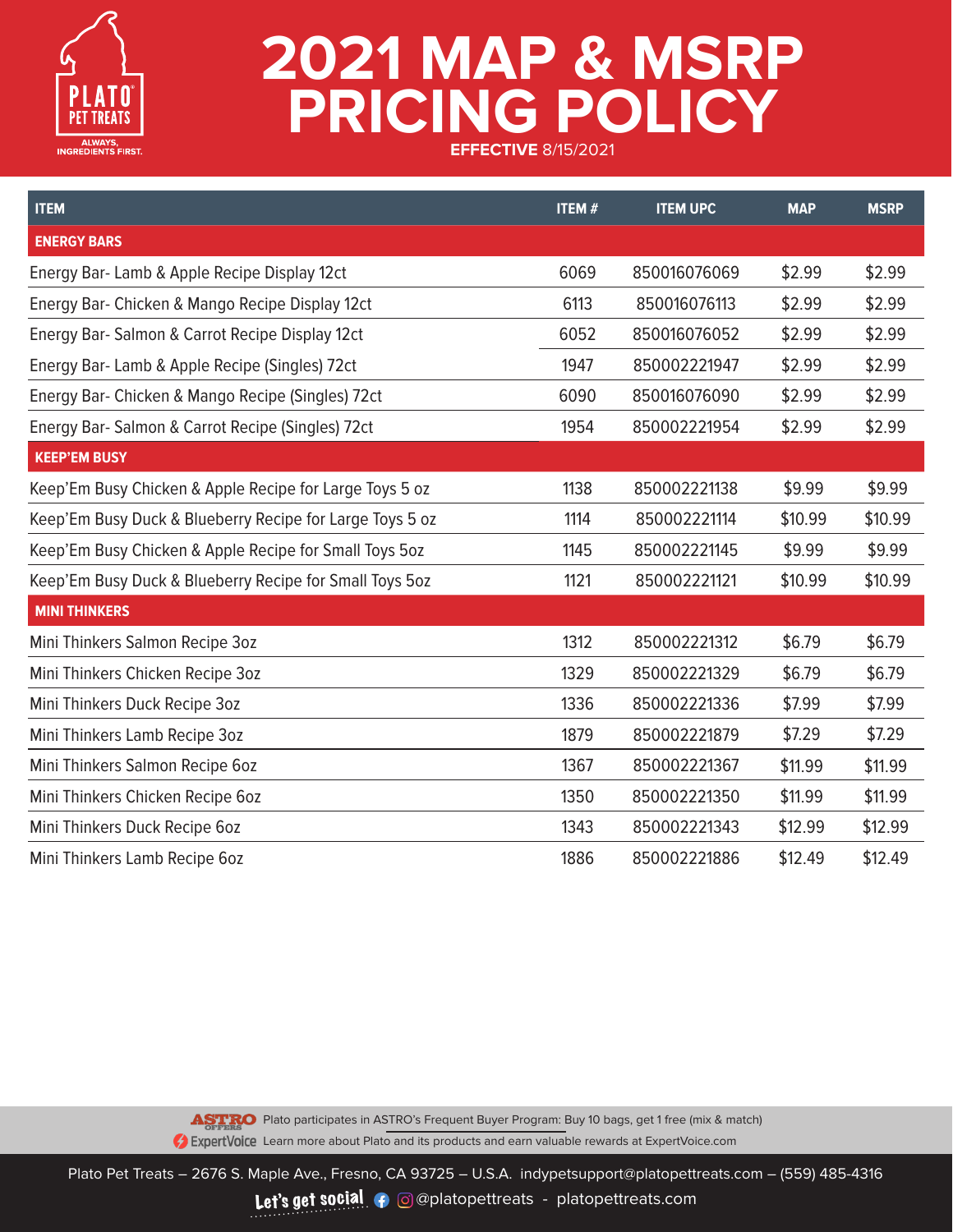

| <b>ITEM</b>                                      | <b>ITEM#</b> | <b>ITEM UPC</b> | <b>MAP</b> | <b>MSRP</b> |
|--------------------------------------------------|--------------|-----------------|------------|-------------|
| <b>ORIGINAL REAL STRIPS</b>                      |              |                 |            |             |
| Original Real Strips Salmon Recipe 3oz           | 1497         | 850002221497    | \$6.79     | \$6.79      |
| Original Real Strips Organic Chicken Recipe 3oz  | 1527         | 850002221527    | \$7.29     | \$7.29      |
| Original Real Strips Duck Recipe 3oz             | 1534         | 850002221534    | \$7.99     | \$7.99      |
| Original Real Strips Salmon Recipe 6oz           | 8182         | 859554001182    | \$11.99    | \$11.99     |
| Original Real Strips Organic Chicken Recipe 60z  | 8175         | 859554001175    | \$12.49    | \$12.49     |
| Original Real Strips Duck Recipe 60z             | 8199         | 859554001199    | \$12.99    | \$12.99     |
| Original Real Strips Salmon Recipe 18oz          | 1503         | 850002221503    | \$23.99    | \$23.99     |
| Original Real Strips Organic Chicken Recipe 180z | 1510         | 850002221510    | \$24.99    | \$24.99     |
| Original Real Strips Duck Recipe 18oz            | 1541         | 850002221541    | \$26.99    | \$26.99     |
| <b>THINKERS</b>                                  |              |                 |            |             |
| Thinkers Salmon 6.5oz                            | 1749         | 850002221749    | \$13.99    | \$13.99     |
| Thinkers Chicken 6.5oz                           | 1756         | 850002221756    | \$13.99    | \$13.99     |
| Thinkers Duck 6.5oz                              | 1763         | 850002221763    | \$14.99    | \$14.99     |
| Thinkers Lamb 6.5oz                              | 1848         | 850002221848    | \$14.49    | \$14.49     |
| <b>Thinkers Salmon 10oz</b>                      | 8465         | 859554001465    | \$18.49    | \$18.49     |
| Thinkers Chicken 10oz                            | 8458         | 859554001458    | \$18.49    | \$18.49     |
| <b>Thinkers Duck 10oz</b>                        | 8441         | 859554001441    | \$19.99    | \$19.99     |
| <b>Thinkers Lamb 10oz</b>                        | 1855         | 850002221855    | \$18.99    | \$18.99     |
| <b>Thinkers Salmon 18oz</b>                      | 1558         | 850002221558    | \$29.99    | \$29.99     |
| Thinkers Chicken 18oz                            | 1565         | 850002221565    | \$29.99    | \$29.99     |
| Thinkers Duck 18oz                               | 1572         | 850002221572    | \$32.99    | \$32.99     |
| Thinkers Lamb 18oz                               | 1862         | 850002221862    | \$30.99    | \$30.99     |
| Thinkers Singles Salmon 0.63oz                   | 1939         | 859554001540    | \$2.24     | \$2.24      |
| Thinkers Singles Chicken 0.63oz                  | 1915         | 850016076021    | \$2.24     | \$2.24      |
| Thinkers Singles Duck 0.63oz                     | 1922         | 850016076038    | \$2.24     | \$2.24      |
| Thinkers Singles Lamb 0.63oz                     | 1831         | 850002221985    | \$2.24     | \$2.24      |
| Thinkers 36pc Counter Display                    | 1977         | 859554001977    | \$2.24     | \$2.24      |

ASTRO Plato participates in ASTRO's Frequent Buyer Program: Buy 10 bags, get 1 free (mix & match)

**2** ExpertVoice Learn more about Plato and its products and earn valuable rewards at ExpertVoice.com

Plato Pet Treats – 2676 S. Maple Ave., Fresno, CA 93725 – U.S.A. indypetsupport@platopettreats.com – (559) 485-4316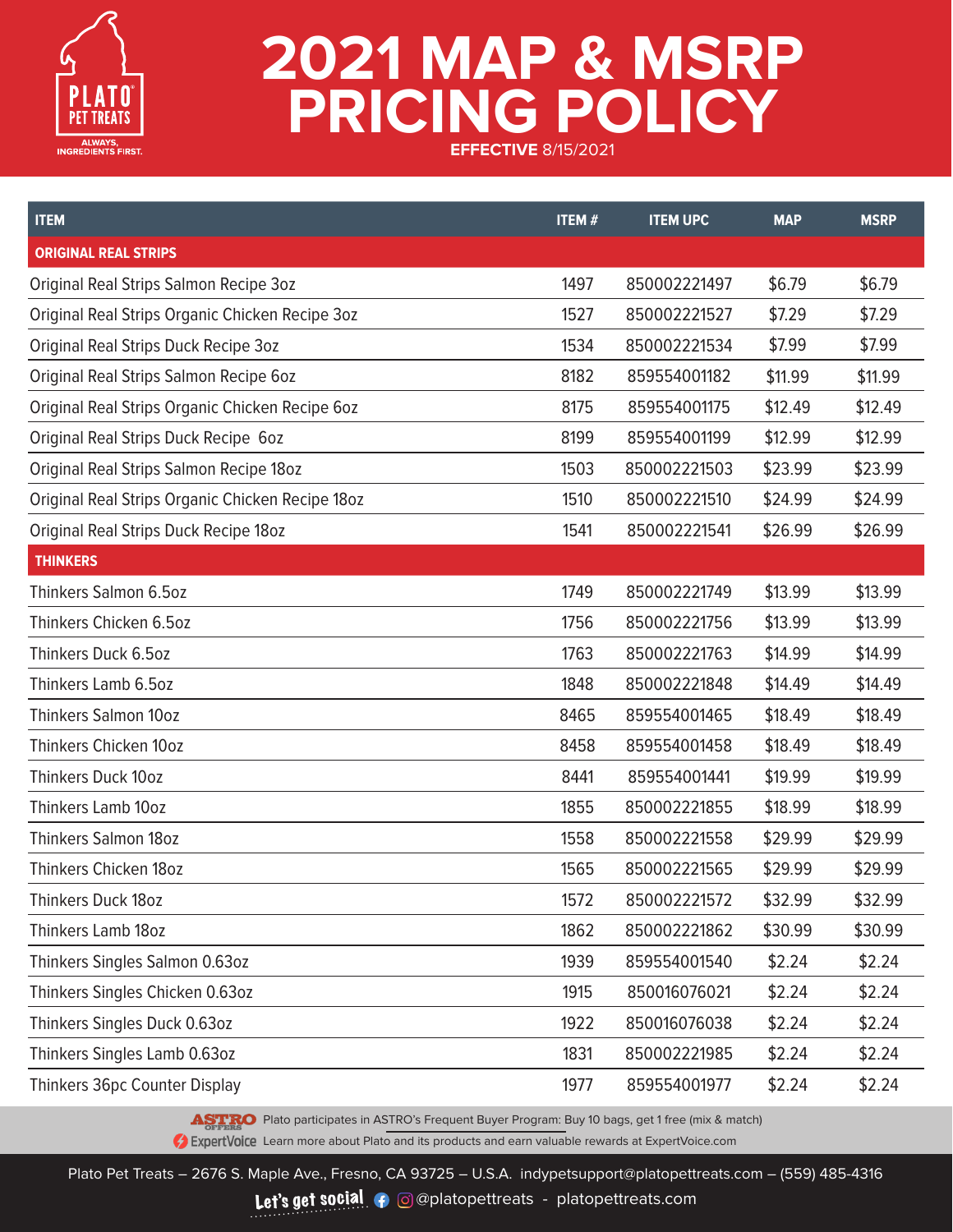

| <b>ITEM</b>                                     | <b>ITEM#</b> | <b>ITEM UPC</b> | <b>MAP</b> | <b>MSRP</b> |
|-------------------------------------------------|--------------|-----------------|------------|-------------|
| <b>ORIGINAL REAL STRIPS - TURKEY</b>            |              |                 |            |             |
| Original Real Strips Turkey & Pumpkin 3oz       | 1404         | 850002221404    | \$7.29     | \$7.29      |
| Original Real Strips Turkey & Sweet Potato 3oz  | 1435         | 850002221435    | \$7.29     | \$7.29      |
| Original Real Strips Turkey & Cranberry 3oz     | 1466         | 850002221466    | \$7.29     | \$7.29      |
| Original Real Strips Turkey & Pumpkin 6oz       | 1411         | 850002221411    | \$12.49    | \$12.49     |
| Original Real Strips Turkey & Sweet Potato 6oz  | 1428         | 850002221428    | \$12.49    | \$12.49     |
| Original Real Strips Turkey & Cranberry 60z     | 1473         | 850002221473    | \$12.49    | \$12.49     |
| Original Real Strips Turkey & Pumpkin 8oz       | 1459         | 850002221459    | \$24.99    | \$24.99     |
| Original Real Strips Turkey & Sweet Potato 18oz | 1442         | 850002221442    | \$24.99    | \$24.99     |
| Original Real Strips Turkey & Cranberry 18oz    | 1480         | 850002221480    | \$24.99    | \$24.99     |
| <b>SMALL BITES</b>                              |              |                 |            |             |
| <b>Small Bites Salmon 2.5oz</b>                 | 1220         | 850002221220    | \$6.49     | \$6.49      |
| Small Bites Organic Chicken 2.5oz               | 1213         | 850002221213    | \$6.99     | \$6.99      |
| <b>Small Bites Duck 2.5oz</b>                   | 1107         | 850002221107    | \$7.99     | \$7.99      |
| Small Bites Lamb 2.5oz                          | 6373         | 850016076373    | \$6.99     | \$6.99      |
| <b>Small Bites Salmon R6oz</b>                  | 1398         | 850002221398    | \$11.49    | \$11.49     |
| Small Bites Organic Chicken 60z                 | 1374         | 850002221374    | \$11.99    | \$11.99     |
| <b>Small Bites Duck 6oz</b>                     | 1381         | 850002221381    | \$12.99    | \$12.99     |
| <b>Small Bites Lamb 6oz</b>                     | 6366         | 850016076366    | \$11.99    | \$11.99     |

ASTRO Plato participates in ASTRO's Frequent Buyer Program: Buy 10 bags, get 1 free (mix & match) **2** ExpertVoice Learn more about Plato and its products and earn valuable rewards at ExpertVoice.com

Plato Pet Treats – 2676 S. Maple Ave., Fresno, CA 93725 – U.S.A. indypetsupport@platopettreats.com – (559) 485-4316 Let's get social  $\bullet$  @@platopettreats - platopettreats.com